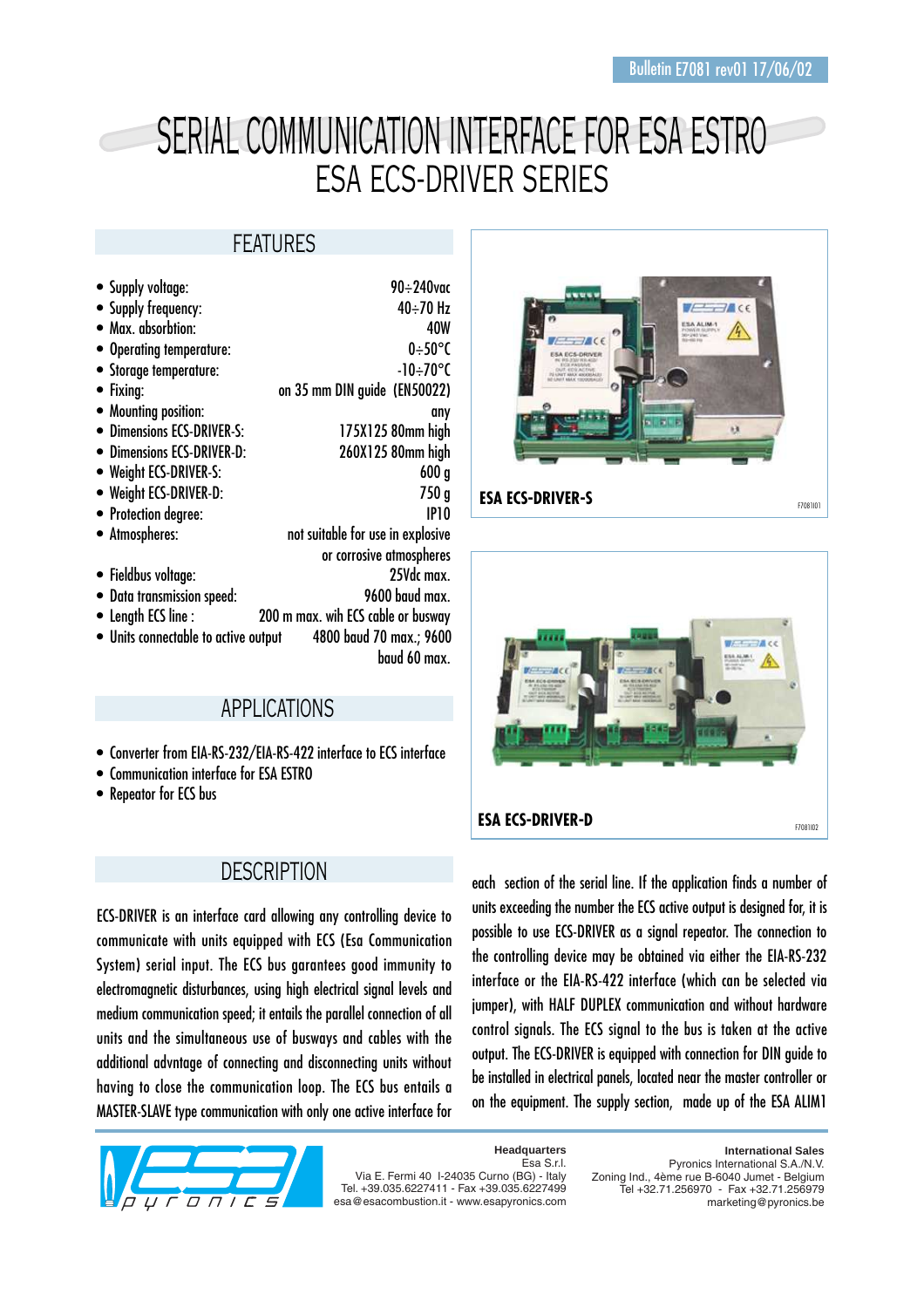#### **DESCRIPTION**

(switching) universal feeder accepts a wide range of supply voltage and garantees excellent efficiency of the interface even in hostile atmospheres. All connections are performed using rapid extraction connectors which make cabling and maintenance operations easier.

The ECS-DRIVER has two LEDS to indicate the data flow sense on the serial line: one led lits when the interface is transmitting, whereas the second one lits when the interface is receiving.

#### MASTER MODE

The ECS-DRIVER works as a master when it receives the serial signal from the controlling device and transmits it to the ECS bus via the active output. The connection to the controller occurs via the EIA-RS-232 or EIA-RS-422 interfaces. The use of one or the other depends on the port available on the supervisor or the distance between the supervisor and the serial interface. In both cases, the serial signal may not be connected to more than one ECS-DRIVER (input).

| <b>INTERFACE</b>  | <b>MAX. DISTANCE</b> |  |
|-------------------|----------------------|--|
| <b>EIA-RS-232</b> | 15 <sub>mt</sub>     |  |
| <b>EIA-RS-422</b> | $1.000$ mt           |  |

The serial interface is provided with the EIA-RS-232 active port, the selection of EIA-RS-422 is obtained by switching the position of the "J5" jumper. BEFORE SELECTING EIA-RS-422 MAKE SURE THE ECS-DRIVER IS NOT POWERED**.**

#### REPEATOR MODE:

The ECS-DRIVER works as a repeator when it receives the signal from an ECS-DRIVER master and transmits it to another section of the ECS bus via the active output. The signal coming from the master serial interface must be connected in the passive input respecting its polarity, the shunt from the master bus must be taken directly at the output of the master interface. If several repeators are used, they will all be shunt from the ECS-DRIVER master: each repeator introduces little distortions in the signal which, if in cascade connection, may result in the bus not working. When the ECS-DRIVER is used as a repeator it is not possible to connect any device to the EIA-RS-232 and EIA-RS-422 communications ports.

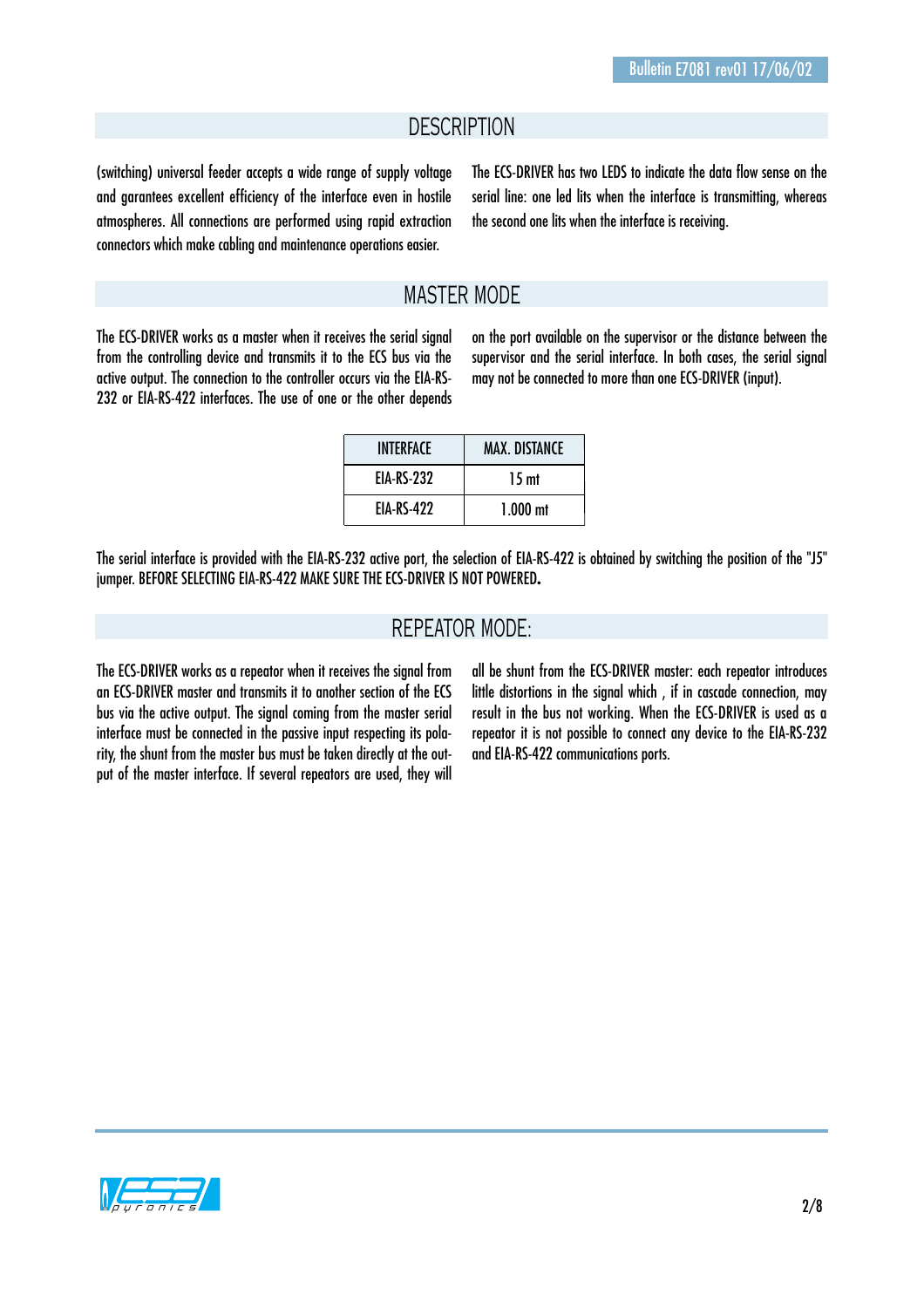## COMMUNICATION SPEED:

The choice of the communication speed depends on defferent elements: the number of connnected units, the type of application, the foreseen cabling, and the environmental factors which may disturb the data flow with more evident effects at high speed.

The ECS-DRIVER guarantees different communication speed, without

having to make any change or setting. It is important to set the controller and peripheral units at the same speed. The number of units which can be connected to the ECS active output varies depending on the communication speed used and application. Below is a table specifying the permitted limits:

| Communication<br>speed | <b>ECS-DRIVER</b><br>Master with no | <b>ECS-DRIVER</b><br>Master with | <b>ECS-DRIVER</b><br>repeator | With<br>busway |
|------------------------|-------------------------------------|----------------------------------|-------------------------------|----------------|
|                        | shunt to repeator                   | shunt to repeator                |                               |                |
| <b>4800 Baud</b>       |                                     | 50                               | 70                            | Permitted      |
| <b>9600 Baud</b>       | 60                                  | 40                               | 60                            | Permitted      |

## ECS-DRIVER-S

ECS-DRIVER-S is the serial interface with only one ECS active output. This version is advisable for all applications with a number of burners lower than the specified limit, or when the interface cards are placed in different points and are not grouped in the same electrical panel. Furthermore it is advisable for more important applications or in case of communication lines almost reaching the max. specified length. ECS-DRIVER-S, depending on the connection, allows for either the "Master" or "Repeator" mode.

#### ECS-DRIVER-S MASTER EIA-RS-232 ELECTRICAL CONNECTIONS



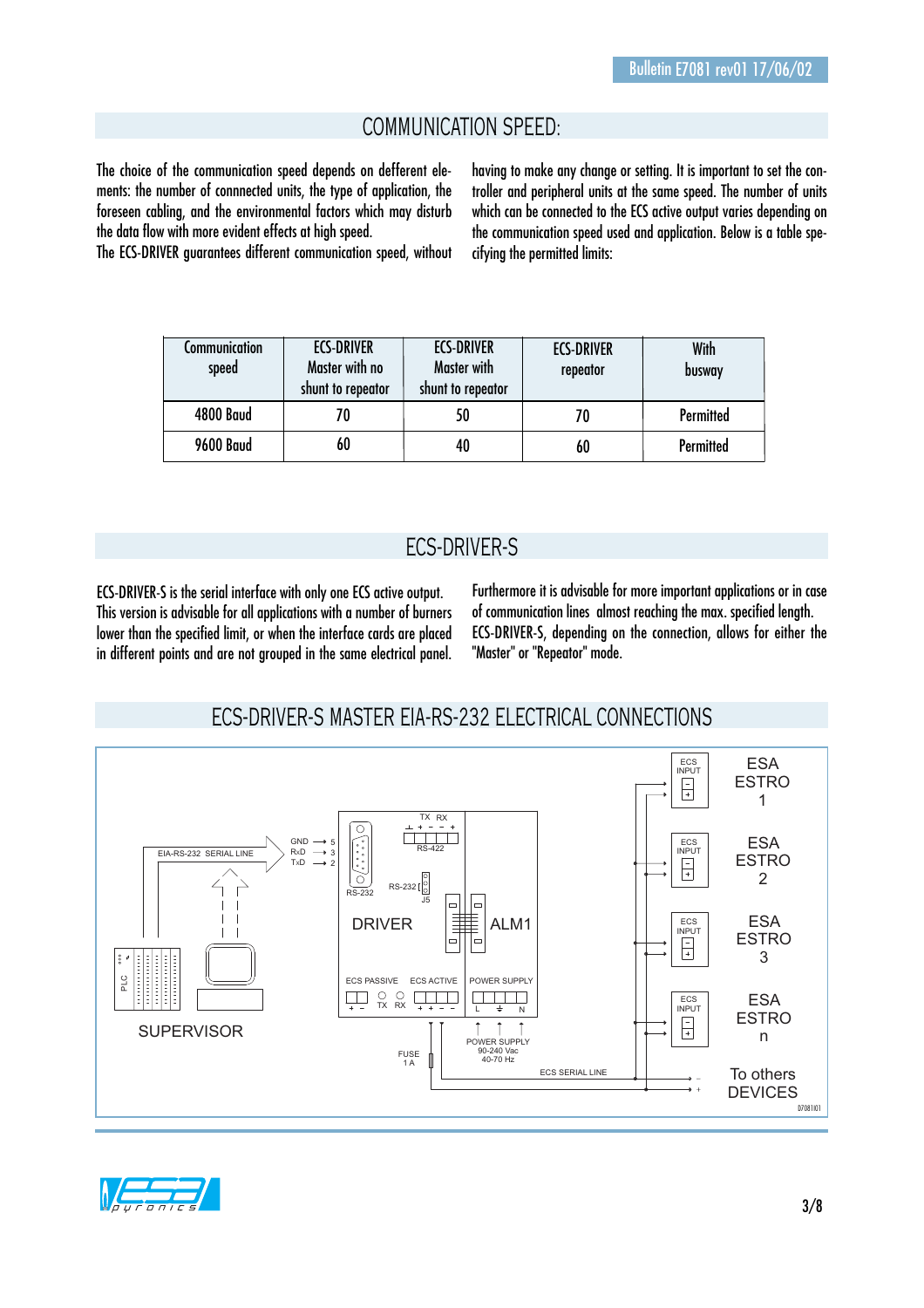

# ECS-DRIVER-S MASTER EIA-RS-422 ELECTRICAL CONNECTIONS

# ECS-DRIVER-S REPEATOR



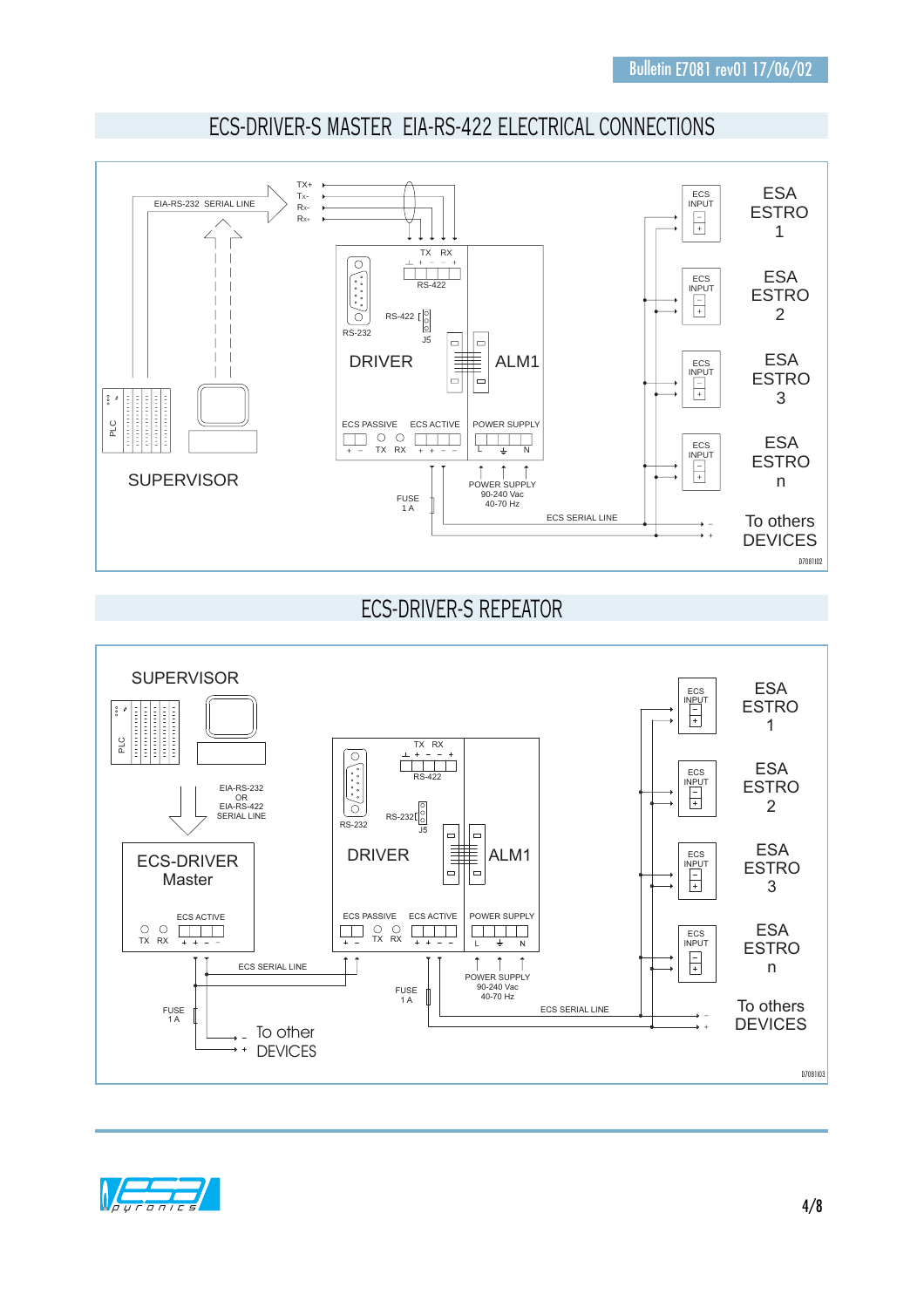## ECS-DRIVER-D

ECS-DRIVER-D is the serial interface with double ECS active output. This version is advisable for all applications with a number of burners exceeding the specified limit, provided the interface cards are grouped in the same electrical panel.

ECS-DRIVER-D, depending on the connection, allows for either the double "Master" / double "Repeator" or the "Master/Repeator" mode.

#### ECS-DRIVER-D DOUBLE MASTER EIA-RS-232 ELECTRICAL CONNECTIONS



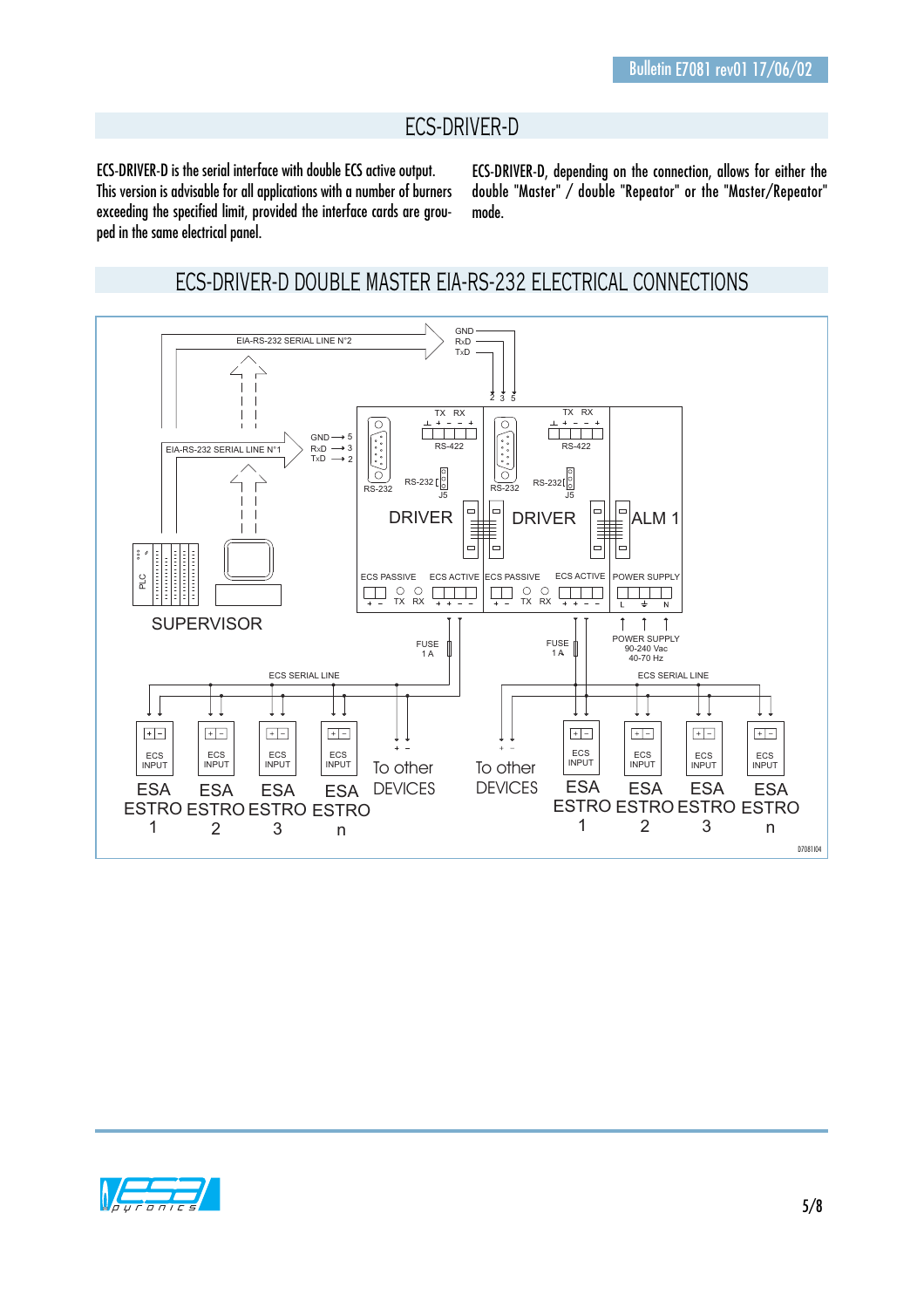

# ECS-DRIVER-D DOUBLE MASTER EIA-RS-422 ELECTRICAL CONNECTIONS

ECS-DRIVER-D MASTER REPEATOR



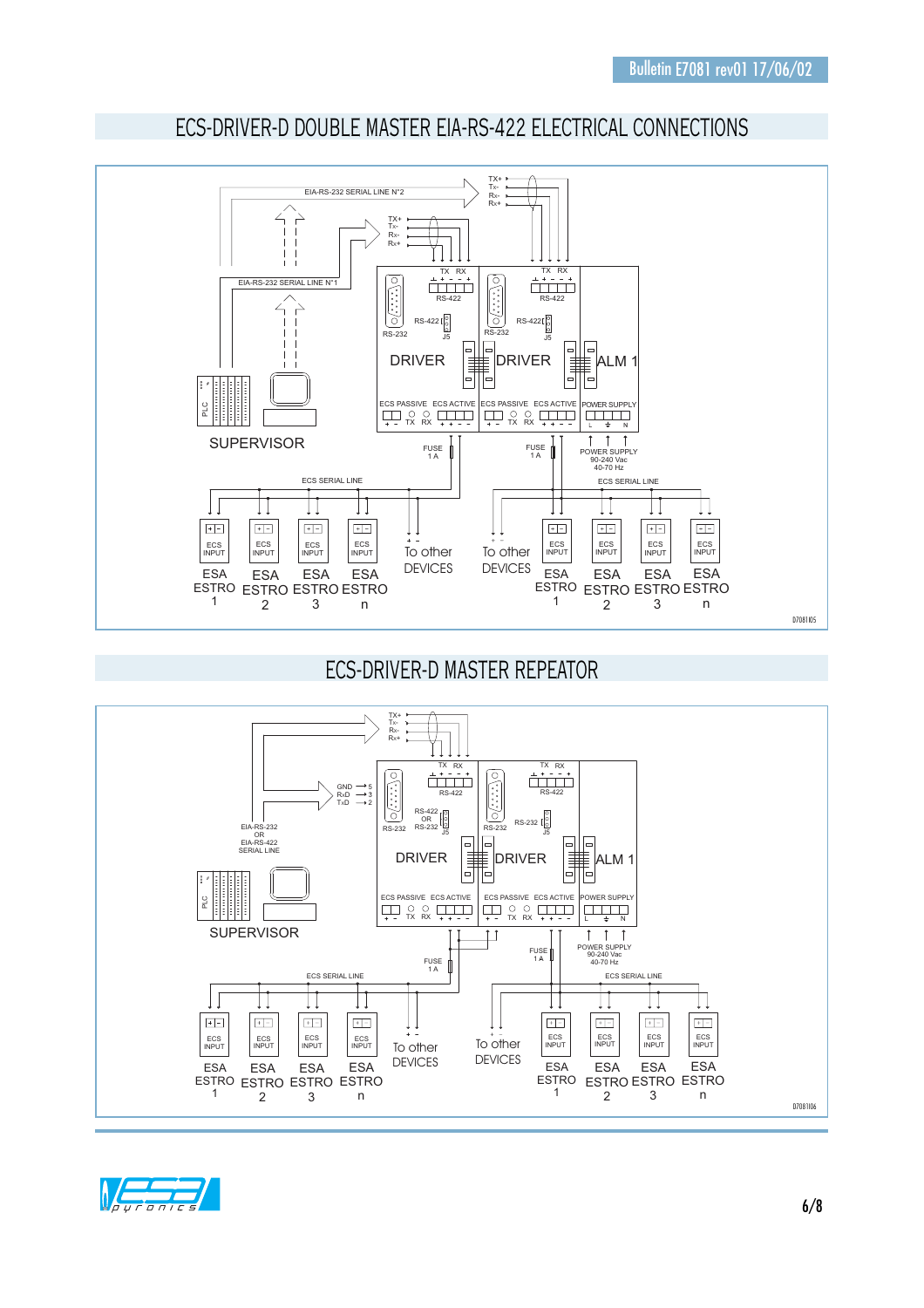



#### INSTALLATION

For the correct installation please follow the instructions below:

- Avoid placing the equipment next to intense magnetic or electric fields, and in such conditions as to be exposed to direct heat or products resulting from combustion, such as corrosive liquids, solvents or gases.
- The equipment must be installed by skilled personnel, in compliance with the regulations in force at the time and in the place of installation.
- The serial interface must be placed into electrical panels mounted on DIN guide. It must be easy to reach and good ventilation must be ensured.
- Follow all technical specifications and respect them, in particular the phase-neutral polarity, when making electric connections. Terminals for electrical connections are screw-terminals and may accept conductors having a 0.5 to 2.5 mm² section.
- The communication line must be separated from the supply lines, engine control (inverters) and network voltage. Neither multipolar nor shielded cables must be used.
- In communication lines, either ECS cables or unipolar cables, featuring a section of over 0.5 mm² must be used. An alternative to

unipolar cables and ECS cables is represented by busway systems, bearing in mind that the lenght between the busway and the device should not exceed 1 m, both for the communication and the supply lines.

- The length of the communication lines must not exceed the specified limit; if the controller is far away from the equipment, we advise ECS-DRIVER being positioned near the furnace.
- A protection fuse on the active ECS line should be installed to avoid prolonged short-circuits from damaging the card. In case use a rapid blow fuse (1A).
- On each bus section it is only possible to connect one active ECS-DRIVER connected to the master controller. If a number of slave units are installed which exceeds the admitted number, the use of ECS signal repeators is necessary.
- The inversion of polarity on one or several peripheral equipments causes the malfunctioning of the whole ECS bus and may be discovered because the RX LED lits. The same situation occurs when a short-circuit occurs on the communication line. This problem must be solved because if it persists it causes the ECS-DRIVER interface to break.